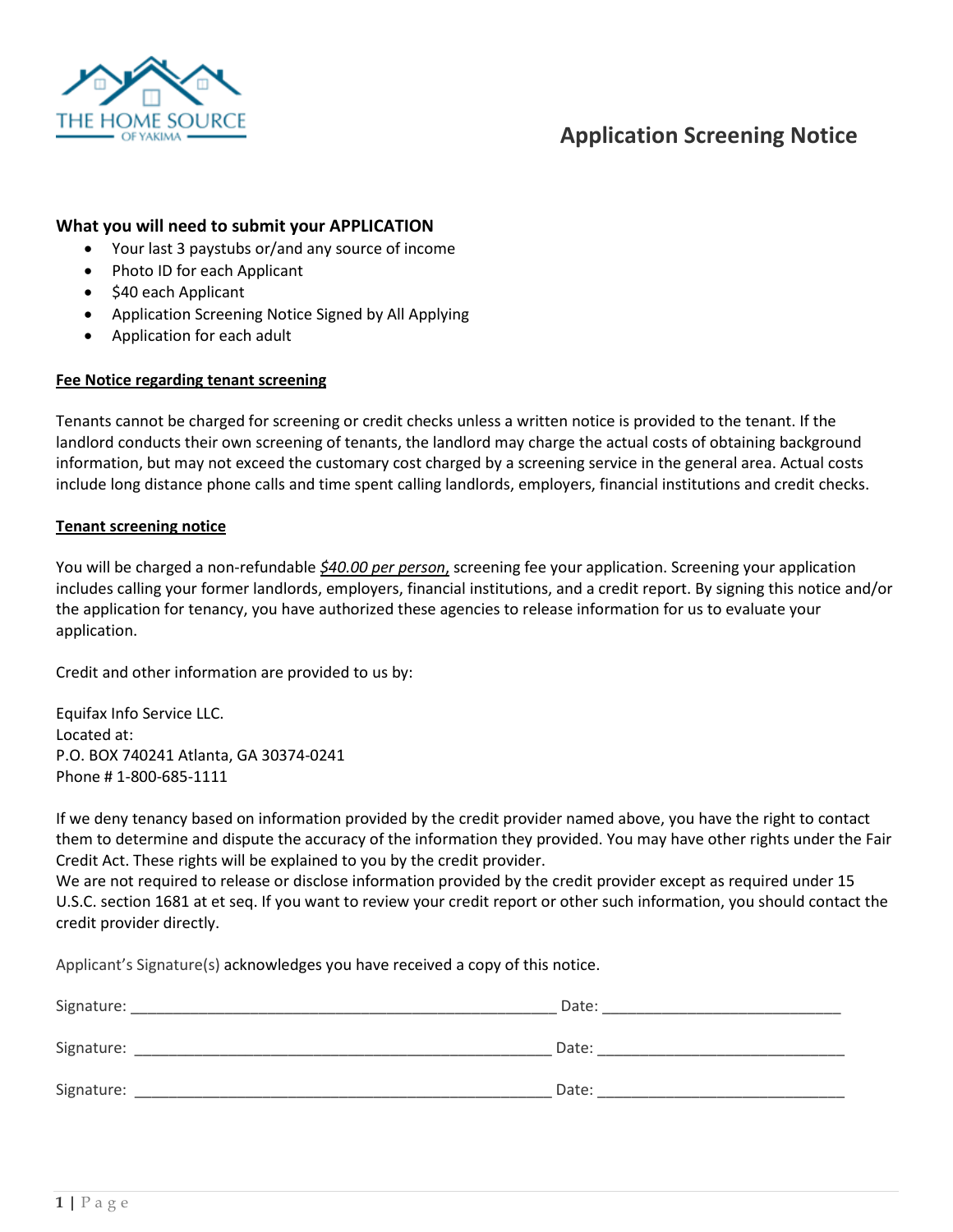## **INFORMATION FOR APPLICANTS**

### **Credit Check for the Past 5 years**

-Any one negative account of \$500.00 or more (including child support, liens, student loans, etc.)

-Negative accounts totaling \$1000.00 or more (Negative means past due, charge-offs, liens, judgments, collections) -Five or more negative accounts or more than 50% of all accounts being negative

-Bankruptcy not yet discharged. (Some owners may not allow any history of bankruptcy.)

-Continuous or frequent late payments

-A credit score less than 625

-*The above criteria constitute possible grounds for denying your application.*

### **Rental History**

-A judgment obtained by a current or previous landlord

-An unpaid financial obligation owed to current or past landlord

-Repeated late rent payments during the last year

-An eviction or unlawful detainer action started or accomplished

-Repeated offenses or complaints on file with current or previous landlord within the last 3 years

-Notice to vacate given by landlord due to complaints/offenses within the last 3 years

-Unsatisfactory landlord reference  $-\overline{NO}$  relatives accepted as rental history

### **Personal History**

-History of violence or abuse (physical or verbal) in which applicant was determined to be the antagonist

-Unresolved history of substance abuse (treatment program participation for 12 months may be requested)

- -Conviction of a crime or arrest for other than traffic violations or repeated police intervention
- -Less than 6 months current employment history

### **Documentation**

-2 years of rental references (**Renting from relatives is not considered a rental reference)**  -False or fraudulent information provided or relevant information omitted -Unable to provide proof of gross income at least 3 times the rent amount -Unable to provide driver's license or another photo ID for each adult applicant

-Unable to provide a valid Social Security number

It is the responsibility of each applicant to promptly provide all relevant data. If documentation isn't provided within 24 hours of being requested, applicant may be passed over for next in line without further notification. You will be charged a non-refundable *\$40.00 per person*, screening fee your application. It is not a deposit or rent and is non-refundable.

The above information is not intended to be an all-inclusive list only a guide to help you decide whether or not to submit an application. We understand there may be extenuating circumstances that may require an explanation. If you have any questions or concerns regarding the above, please ask prior to submitting the application. Decision by manager is final. Reversal of any decision due to information you believe to be erroneous is at the discretion of the manger and will only be considered with written correction of that information by the original source. If you have been denied a rental you will receive an Adverse Action notice by mail with the reason for denial and instructions on how to receive a copy of your credit report.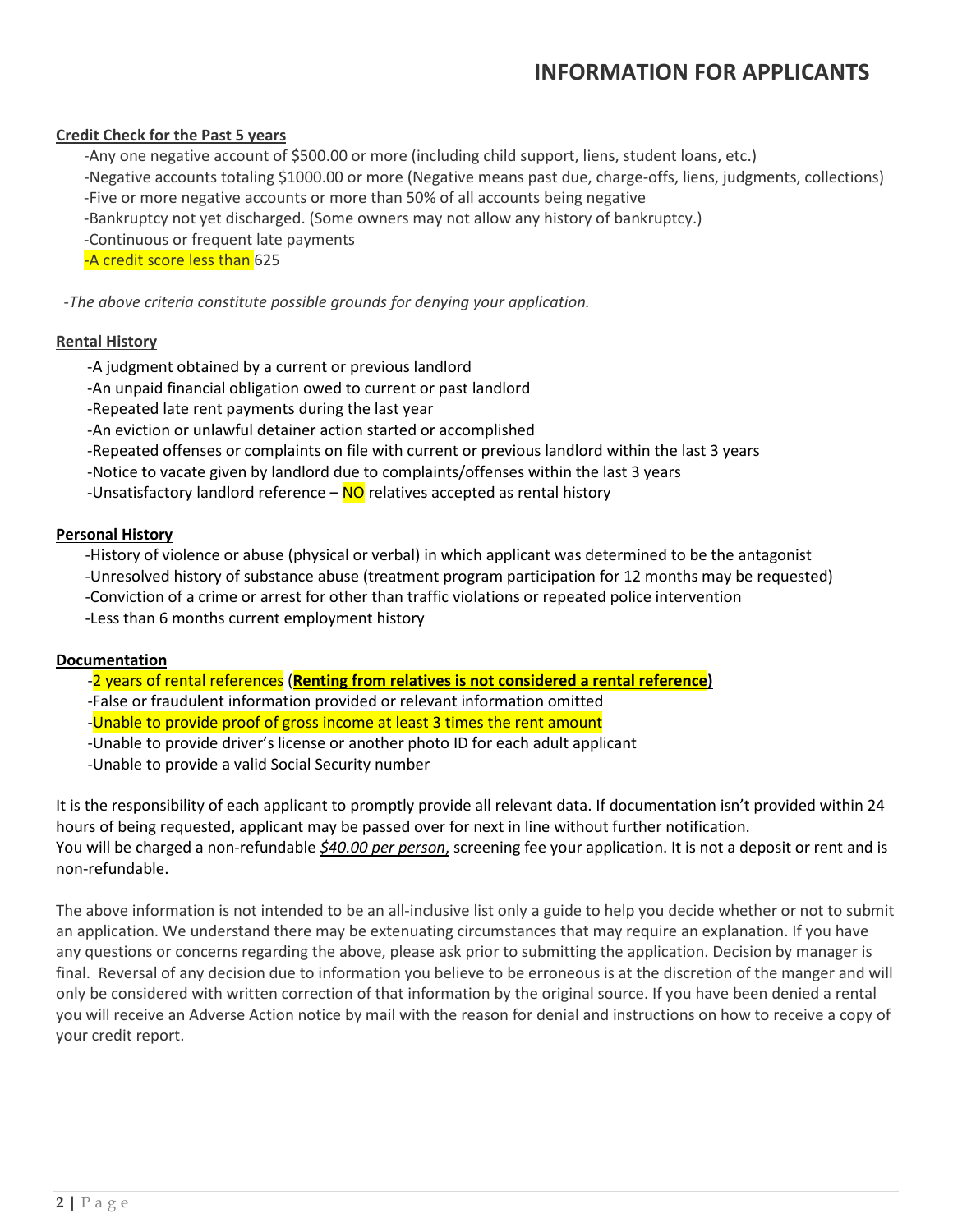

(Please write N/A where applicable.)

| Property applying for:<br>Requested Move in Date: |  |
|---------------------------------------------------|--|
|---------------------------------------------------|--|

| <b>Applicant's Information</b>                    |                                                                            |         |  |
|---------------------------------------------------|----------------------------------------------------------------------------|---------|--|
| Applicant's Full Name:                            | SS#:                                                                       | DOB:    |  |
| <b>Current Address:</b>                           | City/ST/Zip/Unit #:                                                        |         |  |
| Current Phone #:                                  | <b>Email Address:</b>                                                      |         |  |
| Number of adults to occupy unit:                  | Number of children under 18:                                               |         |  |
| Child Name & DOB:                                 | Child Name & DOB:                                                          |         |  |
| Driver's License #:                               | How many vehicles do you own?                                              |         |  |
| Vehicle Make & Model:                             | Color & Year:                                                              | Plate # |  |
| Vehicle Make & Model:                             | Color & Year:                                                              | Plate # |  |
|                                                   | (If you have additional vehicles, please call our office before applying.) |         |  |
| <b>Current Employment Information</b>             |                                                                            |         |  |
| Are you currently Employed?                       | <b>Occupation/Start Date:</b>                                              |         |  |
| Employer or Source of Income & monthly gross:     |                                                                            |         |  |
| City/State of Employment                          | Supervisors Name & Phone #                                                 |         |  |
| <b>Future Employment Information</b>              |                                                                            |         |  |
| Occupation                                        | <b>Start Date</b>                                                          |         |  |
| Employer or Source of Income:                     |                                                                            |         |  |
| City/State of Employment                          | Supervisors Name & Phone #                                                 |         |  |
| <b>Animal Information</b>                         |                                                                            |         |  |
| Do you have any ESA/Therapy/Service animals/Pets? |                                                                            |         |  |
| Type of Pet                                       | Name                                                                       |         |  |
| <b>Breed &amp; Color</b>                          | Age & Weight                                                               |         |  |
| Type of Pet                                       | Name                                                                       |         |  |
| <b>Breed &amp; Color</b>                          | Age & Weight                                                               |         |  |
| License #/Picture:                                | Dr's Note:                                                                 |         |  |
| <b>Emergency Contact Information</b>              |                                                                            |         |  |
| Name                                              | Relationship                                                               |         |  |
| Address                                           | Phone #                                                                    |         |  |
| Have you ever been convicted of a felony?         | Year/Notes                                                                 |         |  |
| <b>Present Landlord Information</b>               |                                                                            |         |  |
| Name of Present Landlord                          | Phone/Address:                                                             |         |  |
| <b>Current Rent Amount</b>                        | Move in Date (Month/Year):                                                 |         |  |
| Is Rent Current:                                  | Have you given Proper Notice?                                              |         |  |
| <b>Previous Landlord Information</b>              |                                                                            |         |  |
| Name of Previous Landlord:                        | Phone/Address:                                                             |         |  |
| Previous Rental Address:                          | City/ST/ZIP/Unit #:                                                        |         |  |
| Move in Date (Month/Year):                        | Move out Date (Month/Year):                                                |         |  |

Signature: \_\_\_\_\_\_\_\_\_\_\_\_\_\_\_\_\_\_\_\_\_\_\_\_\_\_\_\_\_\_\_\_\_\_\_\_\_\_\_\_\_\_\_\_\_\_\_\_\_\_\_\_ Date: \_\_\_\_\_\_\_\_\_\_\_\_\_\_\_\_\_\_\_\_\_\_\_\_\_\_\_\_\_\_\_

*There is a \$40 non-refundable processing fee for each adult applying.* 

*Turn in your application by: Fax to 509-573-9513 or Email t[o INFO@HomeSourceYakima.Com](mailto:INFO@HomeSourceYakima.Com) or 305 S 11th Ave- Suite 3*